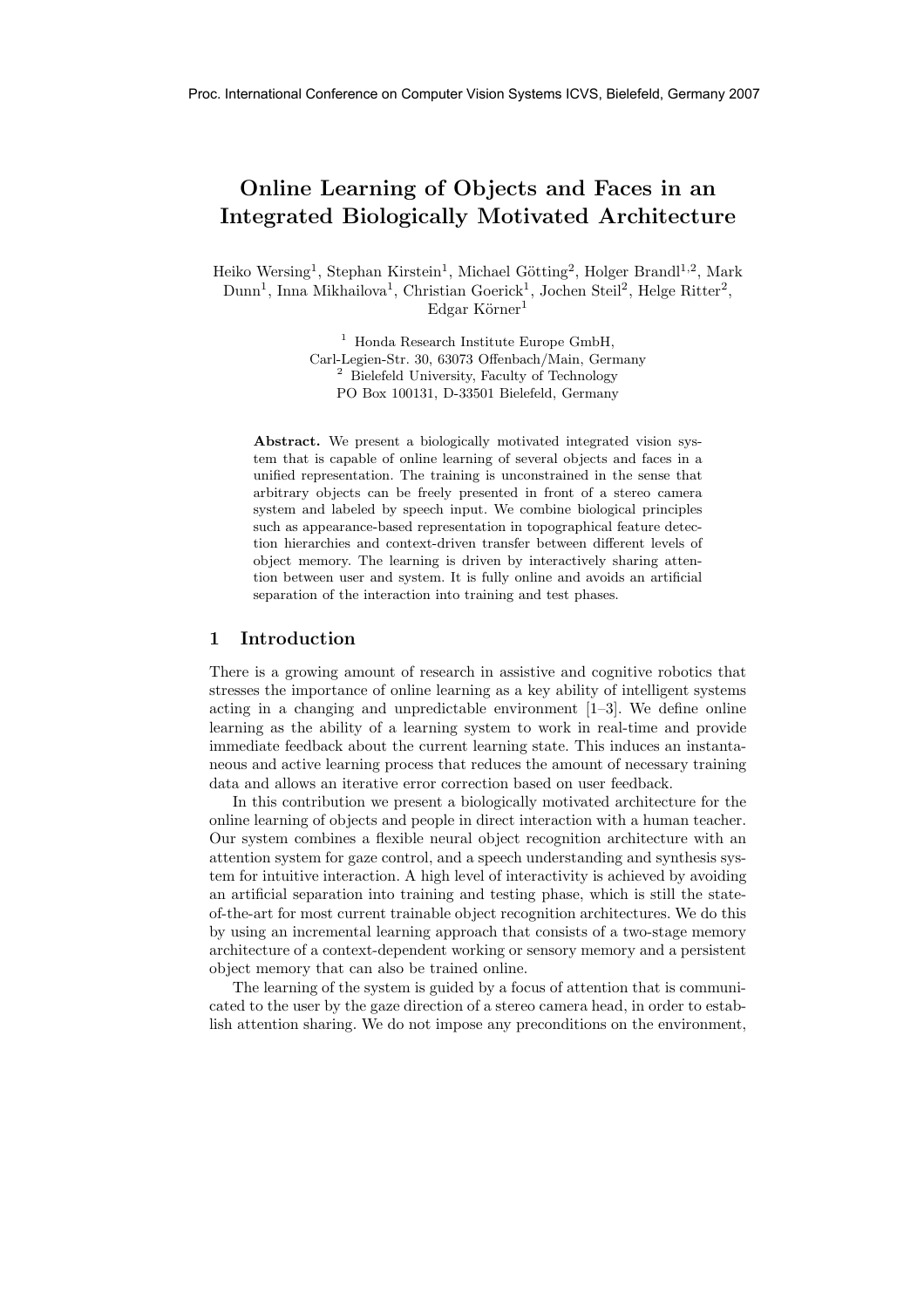except that objects are presented to the system by showing them by hand. To allow online learning in this difficult scenario, we use a dynamic segmentation approach that performs a fast figure-ground separation using an initial stereo-based coarse object hypothesis. Alternatively, the attention can also be focused on regions of skin-colour, that are detected as being sufficiently face-like. The general object recognition architecture is motivated from the ventral pathway of the human visual cortex and can be applied to arbitrary complex-shaped objects. Fast online learning can be achieved with this architecture, because object-specific learning occurs only on the highest levels of the hierarchical feature detection stages. The lower stages of the model correspond to earlier and intermediate feature detection stages in the visual cortex and are trained by sparse coding learning rules [4]. This results in a particularly robust appearance-based representation of objects using a consistent library of typical local shape elements, that can also be applied to face recognition.

The plan of the manuscript is as follows: We review related work in Section 2 and give an overview on our system in Section 3. In Section 4 we explain the components of the visual memory in more detail, show results on the performance and learning behaviour in Section 5 and give a discussion in Section 6.

## 2 Related Work

The ability of online learning for object recognition has recently gained increasing research interest, although it is still sparsely studied compared to the established field of offline training of model-free recognition architectures. The main problems are poor generalization due to the inherent high dimensionality of visual stimuli, and the difficulty to achieve incremental online learning with standard classifier architectures.

Bekel et al. [5] proposed an approach to supervised online learning for object recognition, consisting of three stages of vector quantization, local PCA, and local linear map classifier. The image acquisition of new object views is triggered by pointing gestures on a table, and is followed by a short training phase, which takes some minutes. The main drawback is the lack of an incremental learning mechanism to avoid the complete retraining of the architecture. The approach has been integrated in a larger architecture for cognitive vision [6].

Li et al. have presented a system for interactive object learning on a mobile robot that features an elaborated multi-modal dialogue system to enable context-dependent attention selection using speech references made by the user [3]. Pointing gestures can be used in combination with speech to perform a colorbased segmentation of objects to be learned. The integration of a classifier for actually performing object learning was, however, not yet accomplished.

Roth et al. developed an online learning system for the task of person detection on surveillance camera images [7]. The system employs a reconstructive model using incremental principal component analysis for autonomously selecting positive examples for an online AdaBoost classifier. The same incremental online AdaBoost was also combined with an adaptive tracking model for the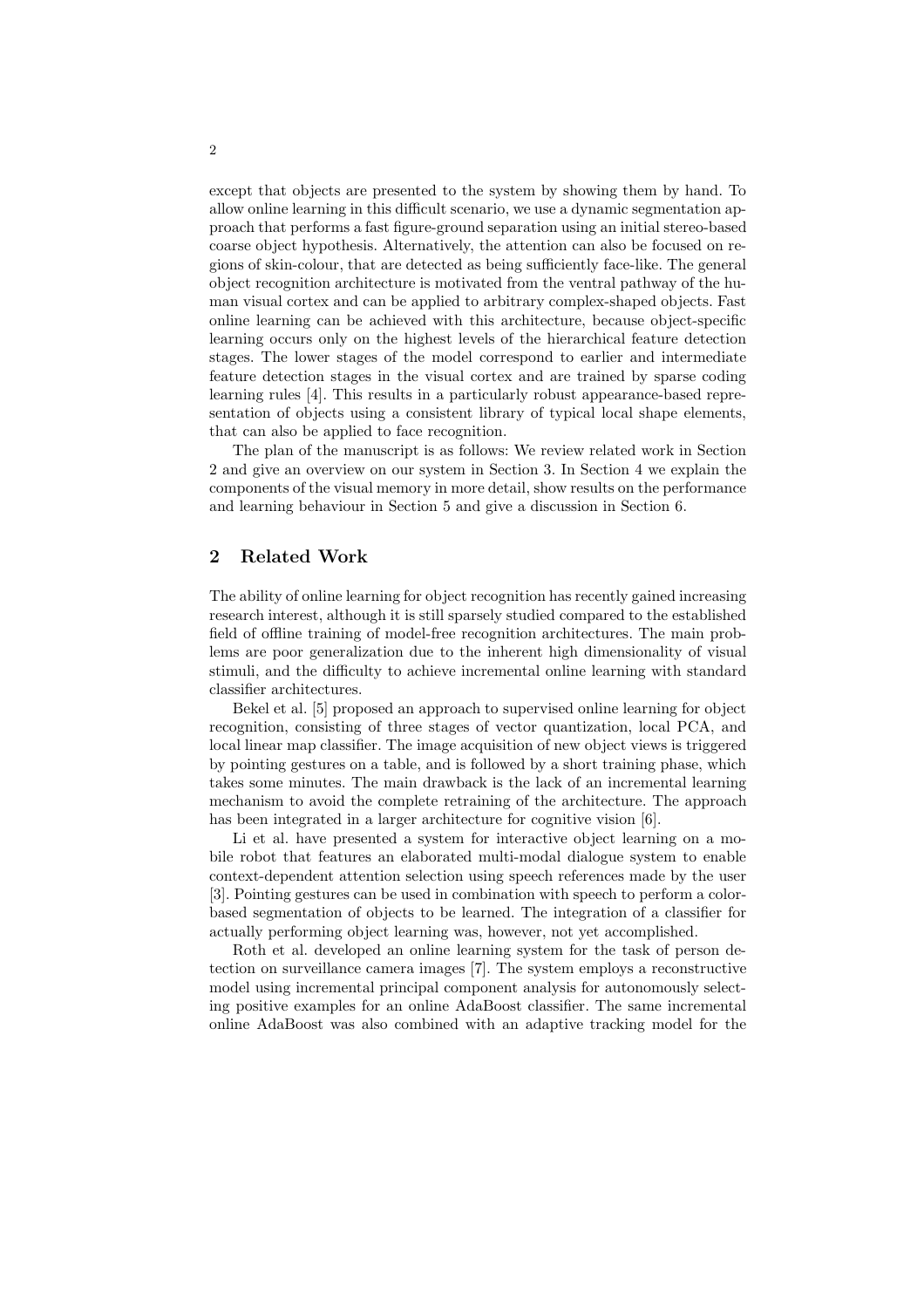incremental learning of hand-held objects with limited pose variation[2]. In both settings a static background was assumed and used for object segmentation.

Kirstein et al. [8] have presented an online learning architecture that is operated in a more constrained scenario with defined black background to ease the figure-ground segmentation. Their focus was the transfer from a short-term to more condensed long-term memory representation using incremental vector quantization methods. The approach was recently extended to cope with an unconstrained scenario, where an adaptive segmentation method enables training within arbitrary environments [9].

#### 3 System Architecture

We use a stereo camera head mounted on a pan-tilt unit that delivers a left and right image pair for visual input (see Fig.1). The gaze is controlled by an attention system using bottom-up cues like edge/color/intensity contrast, motion, and depth, presented in more detail in [10]. Additionally we provide top-down information on face targets to be followed with a peaked map at the detected face position. Each cue is represented as a retinotopic activation or saliency map. We use a simple addition of the different cues, where we induce clear priorities by weighting the cues in the following sequence: contrast < motion < depth < face. This simple model enables a quite complex interaction with the system to guide the attention appropriately.

The default state of the gaze selection system is an exploratory gazing around that will focus on strong color and intensity contrasts. Moving objects will attract more attention. An even stronger cue is generated by bringing an object into the peripersonal space, that is the near-range space in front of the camera that corresponds to the manipulation space of a humanoid robot [10]. However, also the weaker cues of contrast give a contribution and stabilize the attention. The strongest cue is the presence of a detected face, generating a strong task-specific attention peak at the detected position.

To trigger the online learning and recognition, two parallelly computed object hypotheses are used. Firstly, objects will be learned and recognized, if they are presented within the peripersonal space. The object is attended, as long as it resides within this interaction space. Secondly, using skin color segmentation [11], candidate region segments are classified according to their face similarity. An accepted face region is then selected and processed using the same online learning and recognition pathway as for objects. The attention is retracted from the face, if no valid face-like segment was detected near the image center for two input frames. We describe the two alternative attention selection methods in the following in more detail.

Objects. Based on the current stereo view pair for the selected gaze, a depth map is computed that is aligned with the left camera image. The left camera image and the depth map are passed to the peripersonal blob detection stage that generates a square region of interest (ROI), based on the estimated distance of the current object hypothesis. By estimating the distance, the apparent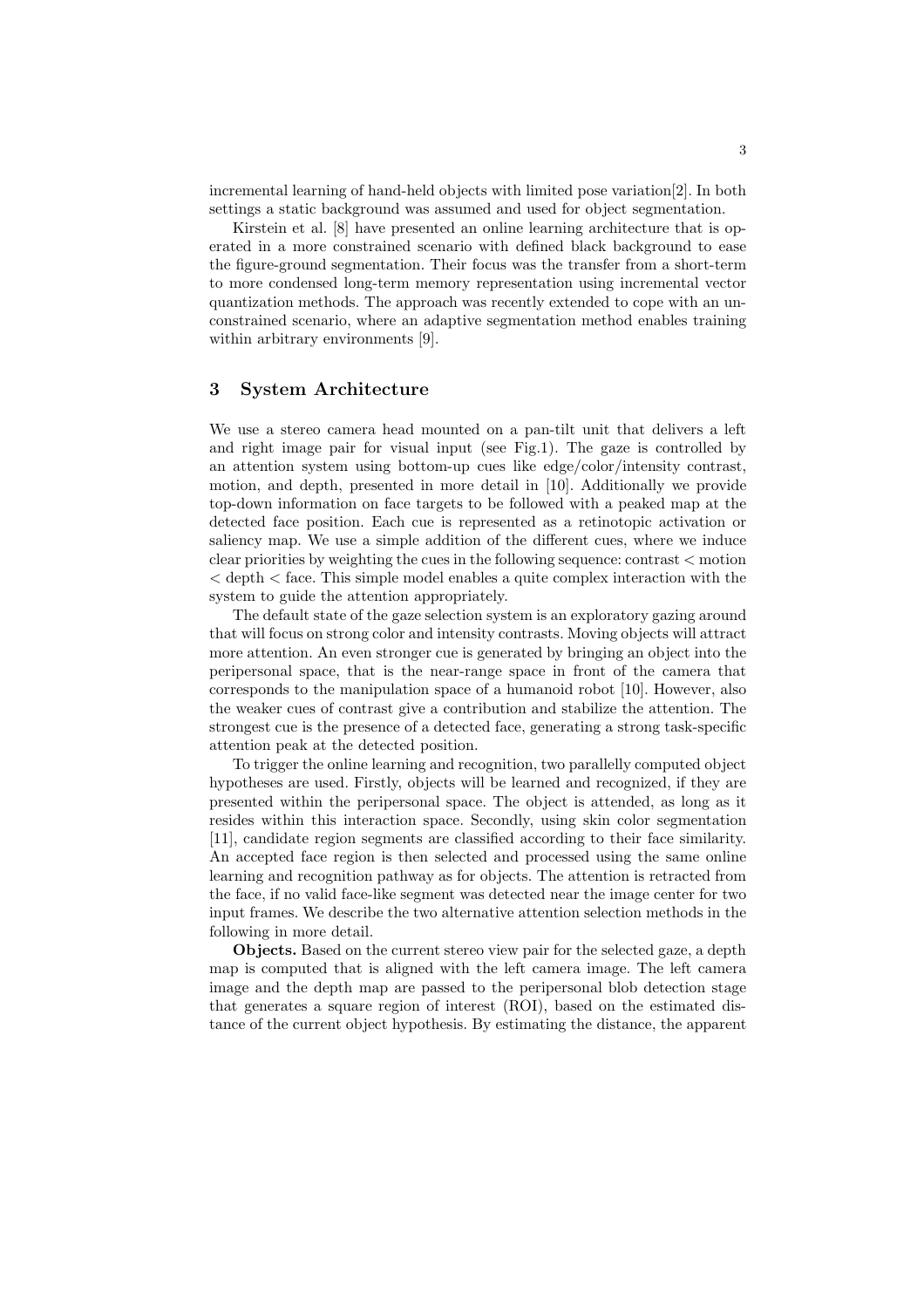

Fig. 1. Overview over the visual online learning architecture. See text for explanation.

size of objects within the ROI can be normalized with remaining uncertainties due to the limited precision of the depth computation. The square ROI with distance dependent size in the original image is normalized to 144x144 pixels. This ROI around the object hypothesis together with the corresponding part of the depth map is passed to the figure-ground segmentation stage of processing, the adaptive scene-dependent filters (ASDF) [12]. The ASDF method makes no strong assumptions on the objects like e.g. being single-colored. Based on the depth map, a relevance map is obtained that covers the object coarsely with considerable overlap to the background. For each pixel location in the ROI, a local feature vector is computed based on RGB color channels, depth, and pixel position. Using a dynamic vector quantization model first an unsupervised segmentation is computed using the local feature vectors in the ROI as input ensemble and then the input image is segmented according to the mapping to the Voronoi cells of the found vector quantization centers. Due to a sufficient number of centers, we obtain an oversegmentation and can then select object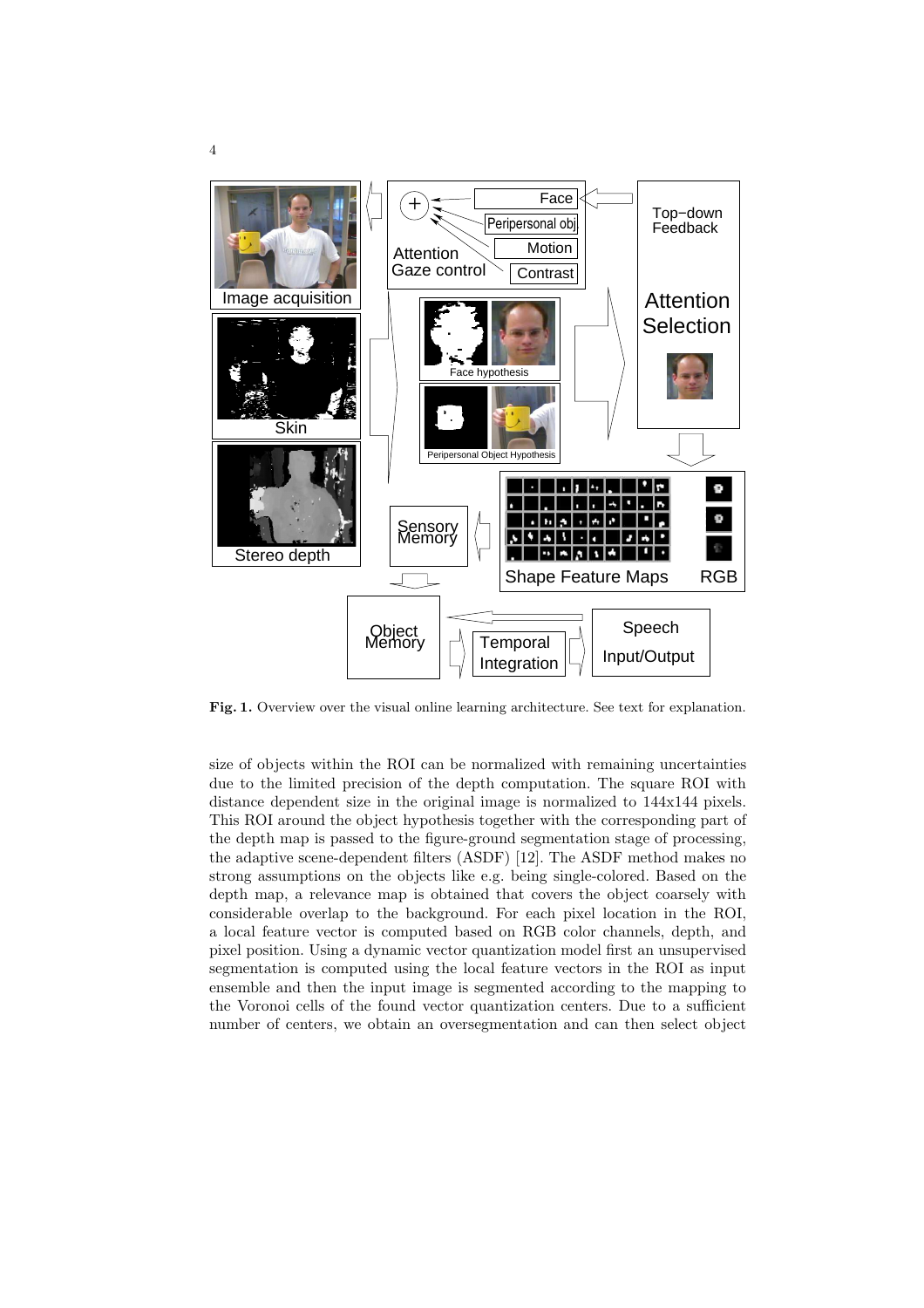segments as those that are sufficiently covered by the relevance map (see [12] for more details). The method obtains an intrinsic stability by continuously iterating the vector quantization based on the state of the previous frame. We additionally use a skin color detection model [11] to remove parts of the hand that hold the object. The output of the ASDF stage is a mask describing the current figure-ground hypothesis on the ROI.

Faces. First a pixelwise classification of the input is done using the skin-color model and segments are formed using connected components analysis. Of these segments we select the segment, that is closest to the center of the current gaze, i.e. the fovea. Since we assume that the head is at the top, we center the ROI at the top area of the skin segment. To determine the appropriate ROI size, we estimate the distance of the segment using the distance values of the skin pixels according to the depth map. We thus obtain a size normalization, which keeps the head size variation reasonably among  $\pm 20\%$ . This ROI is normalized to a size of 144x144 and then passed to a classifier that has been trained with an ensemble of face images obtained using the same attention model versus skin-colored nonface segments. This step is necessary to reject skin color segments from hands or similar-colored parts of the environment. The classification is based on the same feature map representation that is used for the online learning of objects and individual faces. The decision is based on a linear decision unit, trained by supervised learning [4]. If the confidence exceeds a threshold, then the region is passed to the online learning model, together with the corresponding binary skin map for segmentation. If both a peripersonal object and a face hypothesis are detected in the current view, then only the face region is selected.

The attended ROI and segmentation mask are fed into the hierarchical feature detection model that delivers a high-dimensional view-based representation of the input object/face that is then passed to the further object memory representation stages for learning and recognition. To allow a particularly interactive online learning, we use a memory concept that is separated into a sensory memory carrying the currently attended object and a persistent memory that carries consolidated and consistently labeled object view representations. As long as an object is attended and has not been labeled or confirmed, the obtained feature map representations of views are stored incrementally within the sensory memory. At the same time, all newly appearing views are being classified using the persistent object memory. If the human teacher remains silent, then the system will either generate a class hypothesis, or reject the presented object as unknown and verbalize this using the speech output module. The human teacher can confirm the hypothesis or make a new suggestion on the correct object label. As soon as feedback by the teacher is available, the learning architecture starts the concurrent transfer from the sensory memory buffer into the consolidated object memory. This extends over the whole history of collected views during the presentation phase and also proceeds with all future views, as long as the object is still attended. The labeling of the current object can be done by the teacher at any time during the dialogue and is not restricted to being a reaction on a class hypothesis of the recognition system. The concept of a context-dependent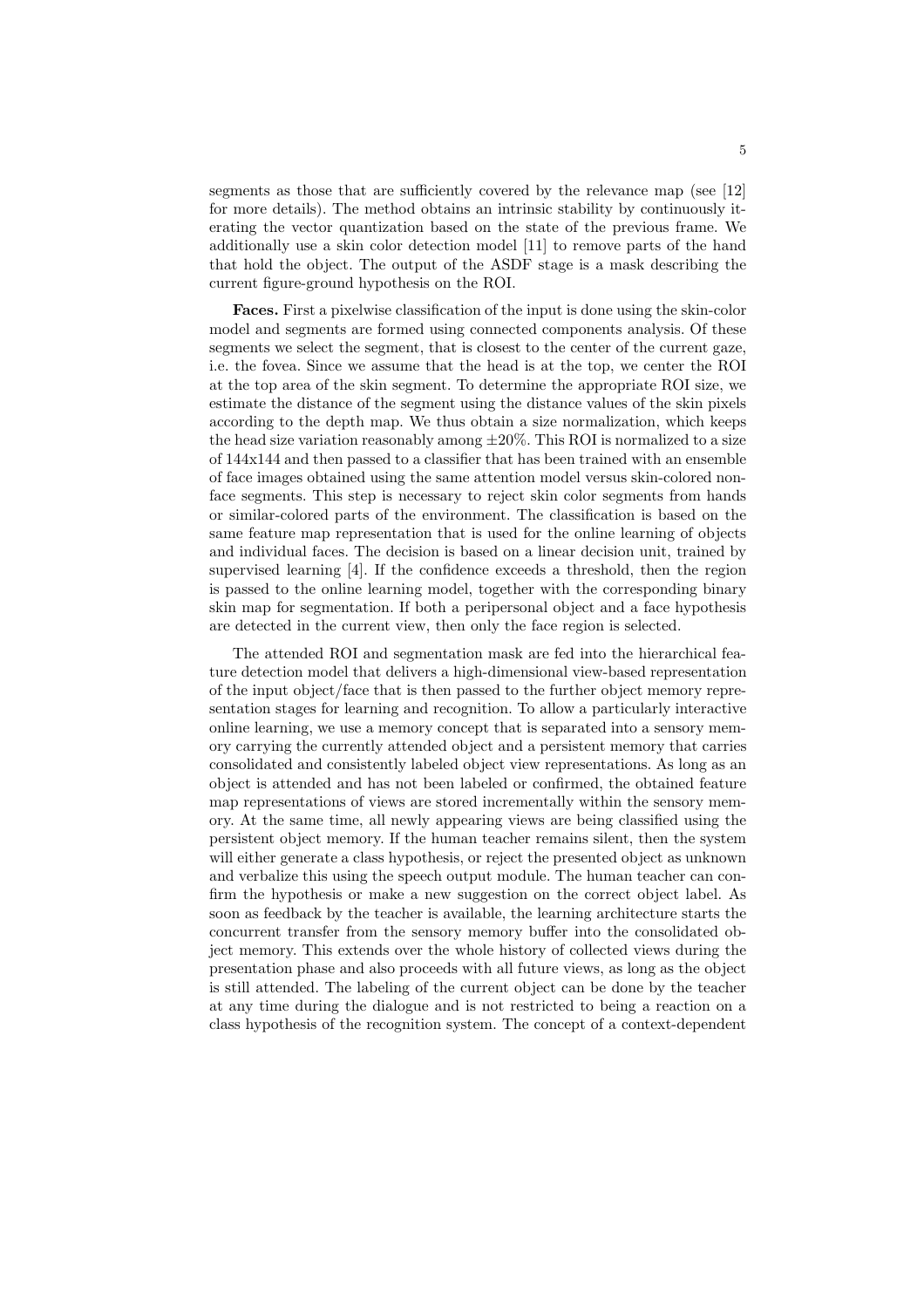memory buffer avoids a separation into training and testing phases. The transfer from the sensory to the object memory is sufficiently fast to remain unnoticed to the human trainer and the learning success can be immediately tested, allowing for a real online learning interaction. The speech input and output is very important for the intuitive training interaction with the system. We use a system with a headset, which is the current state-of-the-art for speaker-independent recognition. The vocabulary of object classes is specified beforehand, to be able to label arbitrary objects and faces we also use wildcard labels such as "object one", "object two", and "person one" etc.

#### 4 Object Memory Representation

## 4.1 Hierarchical Feature Processing

The output of the ASDF figure-ground segmentation stage is a mask signal that is combined with the candidate ROI (of size 144x144 pixels) and fed into a hierarchical model of the ventral visual pathway [4]. To obtain invariance against rotations in the image plane, which is normally quite a challenge for appearance-based recognition, we determine the principal axes of the figureground mask and rotate the ROI and mask aligned with the horizontal direction. This normalization introduces much better robustness for the recognition of elongated objects (e.g. bottles). If a face is delivered at the input, then the corresponding mask is given by the skin map.

The rotation-normalized ROI is processed using a hierarchy of feature detection and pooling stages that achieves a robust appearance-based representation of an object view as a collection of several sparsely activated feature map representations (see Fig. 1). In the system that we consider here, we use 50 shape features, that are sensitive to particular local structural elements in the image, and the three RGB channels. The 50 shape feature maps are represented at a resolution of 18x18, due to the spatial convergence in the hierarchy. As was shown before, the output of the feature representation of the complex feature layer can be used for robust object recognition that is competitive with other state-of-the-art models, when offline training is being used [4].

The efficiency of the representation is achieved by sparse coding that ensures that object views are represented using only sparse activation in the highdimensional feature space. To add color information, the 3 RGB channels are used as a downsampled ROI at the same resolution of 18x18 as the shape features. Although the dimensionality of a single view representation is thus  $(50+3)x18x18=17172$ , the effective dimensionality is much smaller, due to the sparsity of the feature vector and the restriction of activity around the figureground mask. Nevertheless it is a key feature of our biologically motivated visual processing model that robustness, generalization and speed of learning is not achieved by a dimension reduction as in other online learning models [5]. The key element is a transformation of the input into a sparse robust feature map representation that captures locally invariant relevant structures of the objects.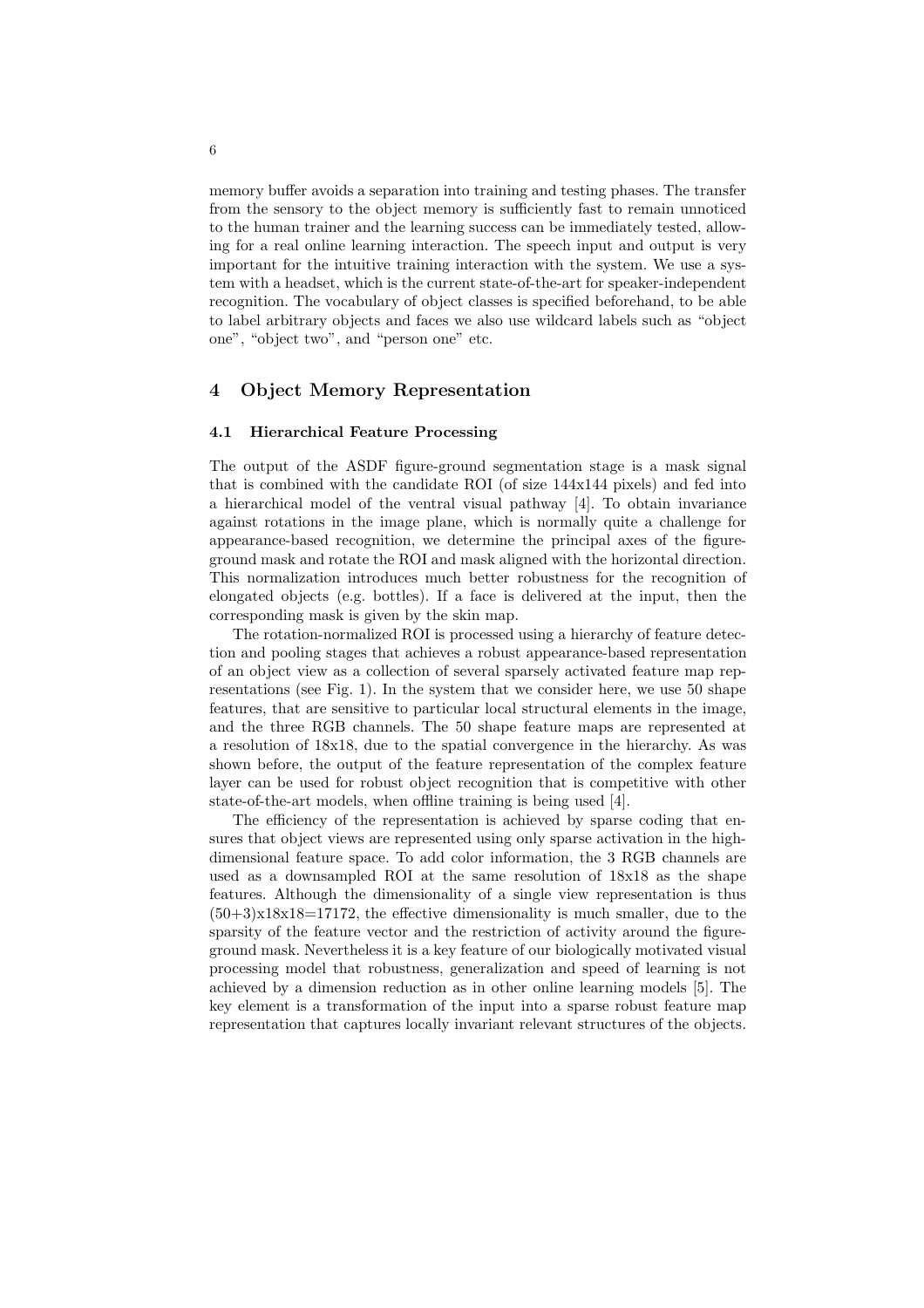#### 4.2 Sensory and Object Memory

The object representation system for online learning and recognition is separated into two subsystems: A sensory memory for temporarily remembering the currently attend object within focus and a persistent object memory that integrates all object knowledge incrementally over time.

The high-dimensional output vectors of the feature hierarchy are continuously stored within the sensory memory. The task of this memory is to capture all current views of an object to be able to use them for transfer to the object memory when a speech label has been given. This means that also those views can be used for training that were recorded before a labeling of the object was obtained from the human trainer, relaxing the constraints on the training dialogue. The sensory memory is realized as an incremental vector quantization model, where new representatives are added, when they are sufficiently dissimilar to all current entries in the sensory memory. The similarity is measured based on Euclidean distance in the feature map vector space, which can be very efficiently implemented due to sparsity [8].

After a human teacher has labeled an object or has confirmed a hypothesis generated from the object memory, the information accumulated in the sensory memory is transferred to the object memory in real time. Here we use the same incremental vector quantization model. If there are already some views available in the object memory, the comparison is performed against the already existing representation. The main advantage of the template-based representation is that training is fully incremental and non-destructive with regard to previous information. This representation can be later condensed and consolidated using additional learning mechanisms that operate on a slower time scale [8].

Every arriving view is being classified based on the information in the object memory using a nearest-neighbour classifier for the labeled representatives. Since the system is running at a sufficiently high frame rate, we can use a temporal integration over different views to improve the classification results considerably. Our results have shown that a majority voting scheme is particularly efficient in combination with the nearest-neighbour classification approach in the object memory, since it allows to use more ensemble information of the exemplar-based representation stored in memory. In our experiments we use a history of 10 classifications, and assign the output class that achieves most single classification votes. An object is rejected as unknown if this majority vote is less than 50% or if the mean similarity to the majority representatives, measured in the Euclidean feature space, is below a fixed threshold.

#### 5 Results

The complete system runs on one dual PC for gaze control and image capture, one desktop PC running the speech recognition [13] and synthesis system, and one dual PC performing all visual processing and online learning after the gaze selection. The recognition system runs at a frame rate of roughly 5-6Hz, enabling interaction and online learning with direct feedback on the learning result.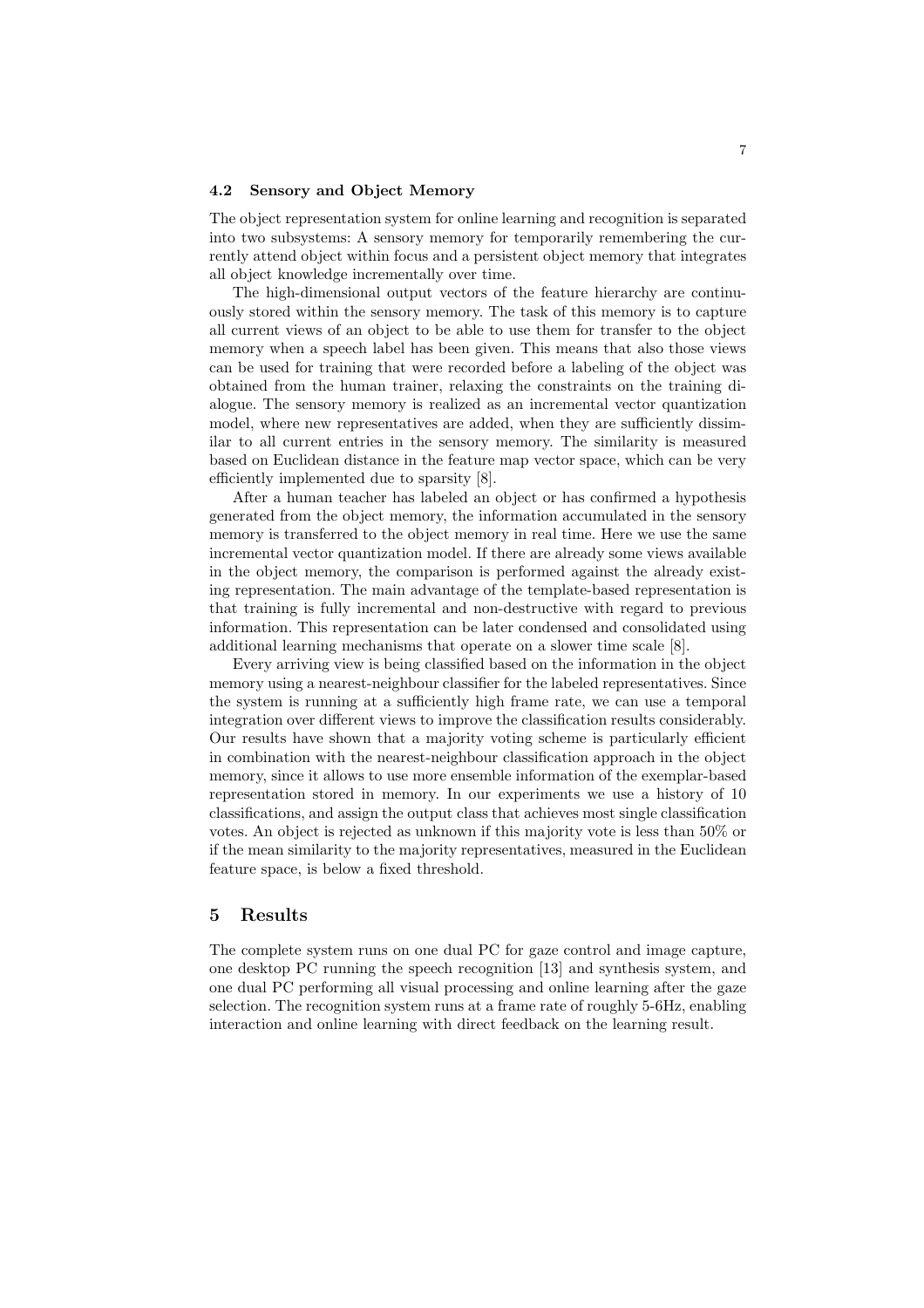

8

Fig. 2. Performance versus training time. Averaged recognition performance versus training time (a) for training the 25th object/face after 24 were already trained, with and without temporal integration. Additionally a) also shows the results, when only the 15 objects or only 10 faces are used. (b) Shows example train/test images with their typical appearance variations, objects were fully rotated in depth and face direction was allowed to vary. Note the similarities in shape and colors, and the cluttered background.

The performance of the approach is evaluated in Fig. 2a, for the combined online training of 15 objects and 10 faces, shown in Fig. 2b. For this evaluation we train 24 objects/faces from a training set of 25 classes that was generated by storing 100 views per object/face from a typical online training session. Then the 25th object is trained in steps of 10 images (1.67 sec in Fig. 2a) and a testing step is performed. The test is done by classifying a completely disjoint test set of 100 views per object that was collected using a different online training session. Test performance is measured over all 100 test images of the currently trained object giving the classification rate as percentage of correctly recognized objects at this point of online learning. Then training proceeds until all 100 training images are used. The plots shown in Fig. 2a show the resulting classification rate, averaged over an ensemble of experiments, where each of the 25 classes was one time the final class. Additionally 2a) also shows the results, when only the 15 objects or only 10 faces are used. Since there occurs rarely confusion between objects and faces, the complete performance is close to a weighted average between the single settings. The plots show that temporal integration improves the results considerably. Within training time of one minute, classification rates of almost 90% can be achieved. By extending the training time these results could be improved further, the saturation of the learning curve shows, however, that the gain versus necessary training views decreases.

We visualize the actual time course of the different memory types during a training session of 5 objects and 5 people in Figure 3. The plot displays the number of used representatives in the sensory and object memories together with the training dialogue (abbreviated, the actual dialogue is a little more elaborate). After a training phase of 6 minutes, the system is capable of robustly discrim-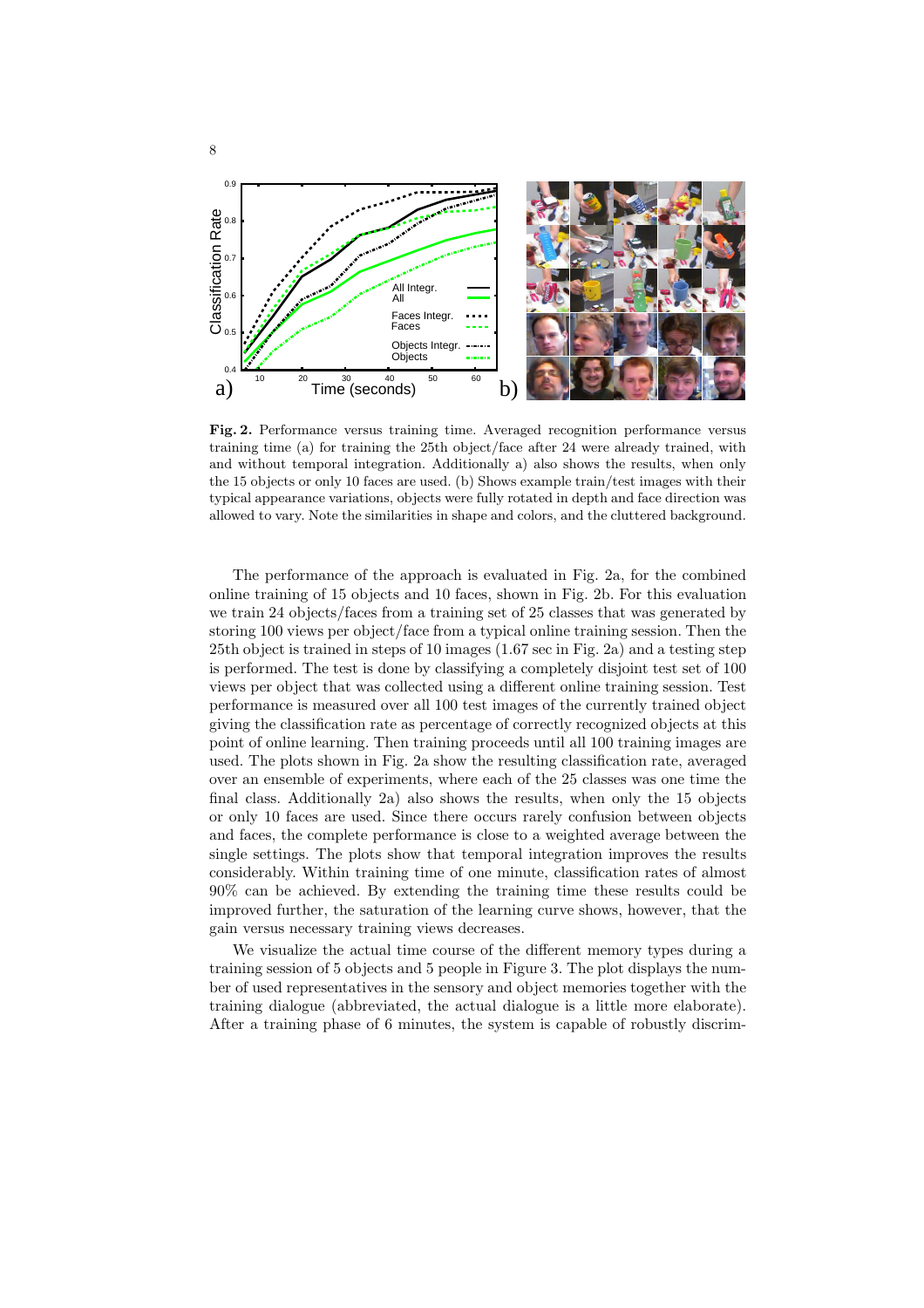

Fig. 3. Temporal learning dynamics during a training session for 5 objects and 5 people. The plot shows the number of representatives for the sensory memory ("sawtooth" at bottom of plot) and representatives for each class in the object memory over time. The corresponding training dialogue is stated synchronously at the top. The top row states the given labels by the human trainer, while the bottom row gives the classification results of the system, before a human labeling is given. Errors of the system are printed in bold italics. A question mark signals a classification with low confidence. First the trainer labels himself as person 1, and then trains 5 objects from 20s to 170s. The first four objects are first rejected as unknown, and then learned after labeling. The cola can is first confused with the toy car, due to similar shape and color. This error is immediately corrected. Four other people are then trained, at 240s the attention focus is shortly lost, and the classification of the system is confirmed after recapturing the face. From 360s on the recognition is correct, and the system continuously learns more views, after confirmation of correct classifications.

inating the 10 classes. An important property of the system is that learning occurs most of the time and is not separated into artificial training and testing phases. This can be seen from the time course in Fig. 3, where during the evaluation of between 360s and 560s the object memory is still expanding, due to the confirmation signals of the human teacher on the system classifications.

# 6 Discussion

We have presented an integrated architecture for online learning of arbitrary objects that uses aspects of biologically motivated visual processing in an efficient and robust way. The object representation is sufficiently general to be extended to the task of face recognition and scales up to recognition problems of realistic difficulty, like full object rotation in depth with cluttered environment. There